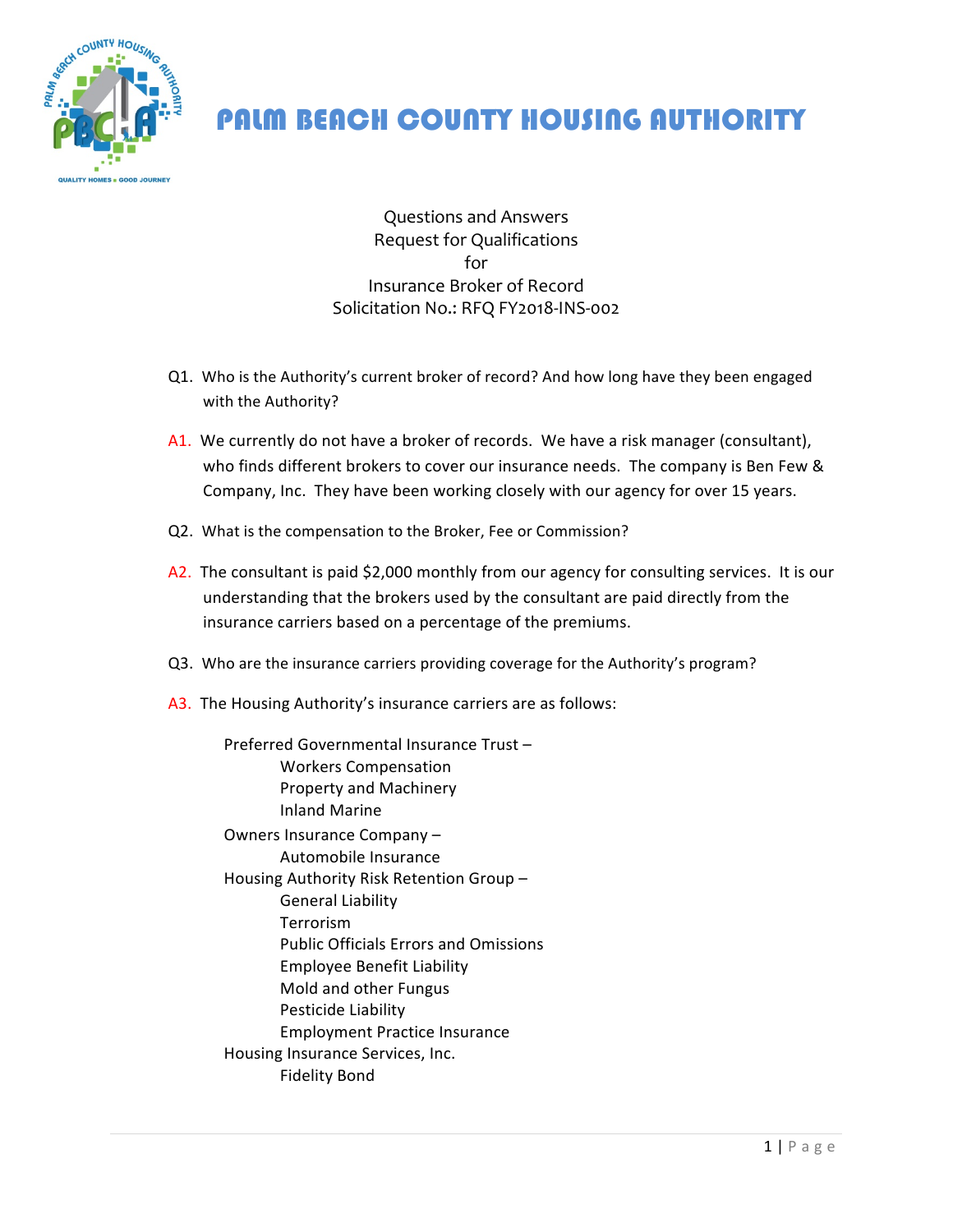The SPECTRA Organization Inc.'s insurance carriers are as follows:

Hunt Insurance Group -Property Private Client Insurance -General Liability Progressive Express Auto Insurance -Automobile Insurance Chubb &  $Son -$ Directors & Officers Hartford Insurance Company of the Midwest  $-$ Flood Insurance Housing Insurance Services, Inc.  $-$ **Fidelity Bond** 

Q4. What are the premiums for the Authority's various policies?

A4. The Housing Authority's current year premiums are as follows: Preferred Governmental Insurance Trust -Workers Compensation - \$50,883 Property and Machinery - \$225,086 Inland Marine - \$1,140 Owners Insurance Company -Automobile Insurance - \$30,732.05 Housing Authority Risk Retention Group -General Liability - \$31,967 Terrorism - \$482 Public Officials Errors and Omissions - \$3,252 Employee Benefit Liability - \$262 Mold and other Fungus - \$2,326 Pesticide Liability - Included in total to HARRG, no additional charge Employment Practice Insurance - \$10,357 Housing Insurance Services, Inc. Fidelity Bond - \$2,157 The SPECTRA Organization Inc.'s current year premiums are as follows: Hunt Insurance Group -Property - \$21,903.84 Private Client Insurance -General Liability - \$3,189.79 Progressive Express Auto Insurance -Automobile Insurance - \$4,407.00 Chubb & Son $-$ Directors & Officers - \$\$2,133.00 Hartford Insurance Company of the Midwest  $-$ Flood Insurance - \$1,038.00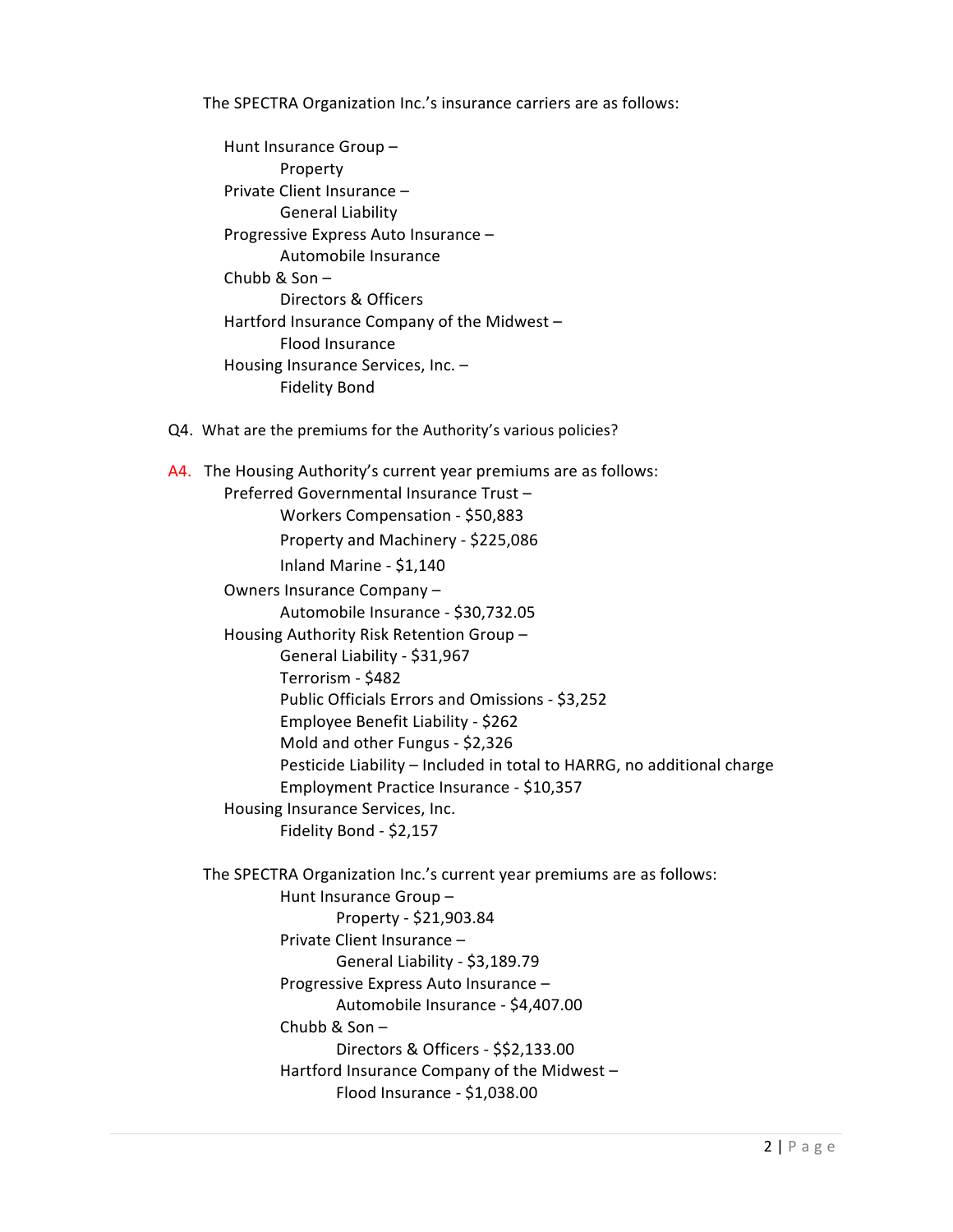Housing Insurance Services, Inc.  $-$ Fidelity Bond - \$647

- Q5. What value added services are currently provided by your broker of record?
- A5. We currently do not have a broker of record.
- Q6. Would you please provide a summary of the current premiums and deductibles that are associated with the policy coverages outlined in the RFQ?
- $A6.$  Please see the answer to question 4 for current premiums. The Housing Authority's insurance deductibles are as follows: Preferred Governmental Insurance Trust -

Property and Machinery - \$5,000 Inland Marine - \$5,000

Owners Insurance Company -Automobile Insurance (Comp and Collision)- \$5,000 Housing Authority Risk Retention Group -General Liability - \$5,000 Public Officials Errors and Omissions - \$5,000 Employee Benefit Liability - \$1,000 Mold and other Fungus - \$25,000 Pesticide Liability  $-$  \$2,500 Employment Practice Insurance - \$25,000

The SPECTRA Organization Inc.'s insurance deductibles are as follows: Hunt Insurance Group -Property Private Client Insurance -General Liability Progressive Express Auto Insurance -Automobile Insurance Chubb & Son $-$ Directors & Officers Hartford Insurance Company of the Midwest  $-$ Flood Insurance Housing Insurance Services, Inc.  $-$ Fidelity Bond

- Q7. Please identify the number of Flood policies and their combined total annual premium.
- A7. The Housing Authority has a special property covered flood insurance, which is under their property insurance of Public Risk. The SPECTRA Organization Inc. also has a flood insurance policy, as they own the building located at  $45^{th}$  St. The premium for SPECTRA is separately billed and is \$1,038 yearly.